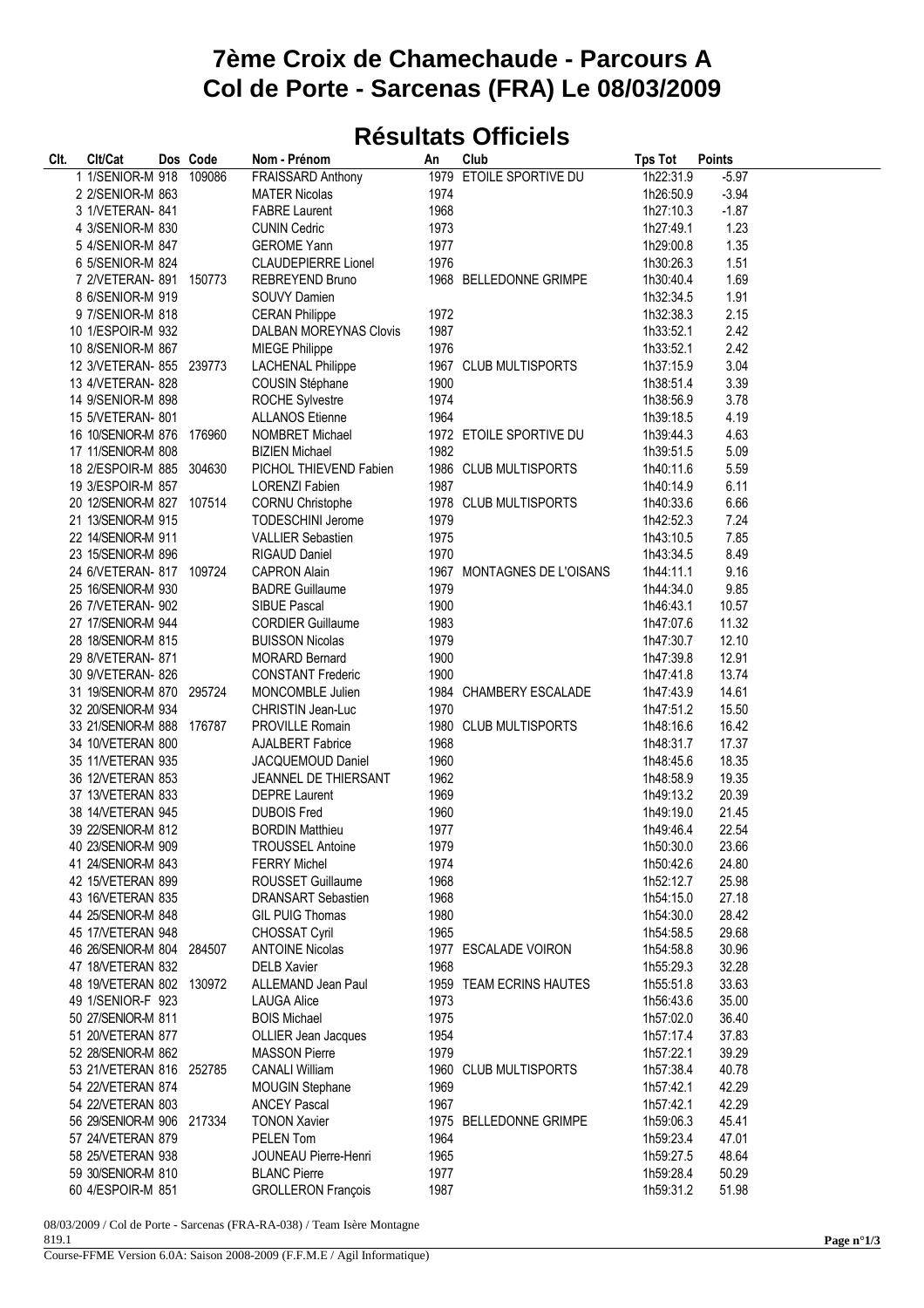| CIt. | Clt/Cat                   | Dos Code | Nom - Prénom                   | An   | Club                         | <b>Tps Tot</b> | <b>Points</b> |  |
|------|---------------------------|----------|--------------------------------|------|------------------------------|----------------|---------------|--|
|      | 61 31/SENIOR-M 928        | 302758   | <b>DUNAND Benjamin</b>         |      | 1980 CLUB MULTISPORTS        | 1h59:44.5      | 53.69         |  |
|      | 62 32/SENIOR-M 889        |          | <b>PUSSET Emmanuel</b>         | 1973 |                              | 2h00:08.9      | 55.43         |  |
|      | 63 26/VETERAN 860         |          | <b>MARCHAND Pascal</b>         | 1900 |                              | 2h00:27.5      | 57.20         |  |
|      | 64 27/VETERAN 814         |          | <b>BOROT Gilbert</b>           | 1950 |                              | 2h00:53.1      | 59.00         |  |
|      | 65 33/SENIOR-M 941        |          | <b>GALINDO Thierry</b>         | 1974 |                              | 2h01:18.5      | 60.83         |  |
|      |                           |          |                                | 1956 |                              |                | 62.68         |  |
|      | 66 28/VETERAN 926         |          | <b>WILLAY Philippe</b>         |      |                              | 2h01:49.4      |               |  |
|      | 66 1/VETERAN- 910         |          | <b>TURBIL Sylvie</b>           | 1900 |                              | 2h01:49.4      | 62.68         |  |
|      | 68 34/SENIOR-M 850 279780 |          | GOYER Julien                   |      | 1979 C.A.F. ISERE            | 2h02:04.9      | 66.48         |  |
|      | 69 5/ESPOIR-M 905         |          | SPIES Gregoire                 | 1987 |                              | 2h02:08.9      | 68.42         |  |
|      | 70 29/VETERAN 854         |          | JOURDAN Andre                  | 1964 |                              | 2h02:43.5      | 70.39         |  |
|      | 71 6/ESPOIR-M 884         |          | PICARD William                 | 1988 |                              | 2h02:45.8      | 72.38         |  |
|      | 72 35/SENIOR-M 807 280845 |          | <b>BARBOSA Eric</b>            |      | 1974 C.S.A. DE REYNIES SKI   | 2h03:05.6      | 74.41         |  |
|      | 73 30/VETERAN 819         |          | CHABOUD Stéphane               | 1968 |                              | 2h04:20.6      | 76.46         |  |
|      | 74 36/SENIOR-M 840        |          | <b>ERRAUD Philippe</b>         | 1981 |                              | 2h05:30.1      | 78.54         |  |
|      | 75 31/VETERAN 900         |          | SESSEGOLO Didier               | 1964 |                              | 2h05:35.0      | 80.65         |  |
|      |                           |          |                                | 1970 |                              |                | 82.79         |  |
|      | 76 37/SENIOR-M 805        |          | <b>BALBO</b> Stephane          |      |                              | 2h06:00.8      |               |  |
|      | 77 38/SENIOR-M 946        |          | ENGELS Jean-Philippe           | 1974 |                              | 2h06:08.7      | 84.96         |  |
|      | 78 39/SENIOR-M 883        |          | <b>PEYRET Pierre Laurent</b>   | 1970 |                              | 2h06:20.4      | 87.15         |  |
|      | 79 32/VETERAN 836         |          | <b>DUJARDIN Francis</b>        | 1956 |                              | 2h06:38.1      | 89.38         |  |
|      | 80 33/VETERAN 892 305271  |          | RENAUD Christophe              |      | 1964 C.A.F. ISERE            | 2h07:20.9      | 91.63         |  |
|      | 81 40/SENIOR-M 922 232120 |          | <b>BERNARD GRANGER Fabrice</b> |      | 1977 GRENOBLE UNIVERSITE     | 2h08:55.6      | 93.91         |  |
|      | 82 41/SENIOR-M 813        |          | BORDE Jérôme                   | 1974 |                              | 2h09:10.2      | 96.22         |  |
|      | 83 42/SENIOR-M 849 232117 |          | <b>GIORDANI Michel</b>         |      | 1972 GRIMPEURS DES ALPES     | 2h09:30.7      | 98.55         |  |
|      | 84 2/SENIOR-F 901         |          | <b>SESTIER CARLIN Fabienne</b> | 1977 |                              | 2h09:49.1      | 100.92        |  |
|      | 85 7/ESPOIR-M 873         |          | <b>MOREL Antony</b>            | 1986 |                              | 2h10:00.5      | 103.31        |  |
|      | 86 43/SENIOR-M 887        |          | <b>PRALUS Olivier</b>          | 1972 |                              | 2h10:53.4      | 105.73        |  |
|      |                           |          |                                |      |                              |                |               |  |
|      | 87 44/SENIOR-M 825        |          | <b>CLAUVEL Thomas</b>          | 1972 |                              | 2h11:08.7      | 108.18        |  |
|      | 88 45/SENIOR-M 880 107511 |          | PELLOY Sébastien               |      | 1975 PRAZ MONTAGNE           | 2h12:12.6      | 110.66        |  |
|      | 89 46/SENIOR-M 806 151698 |          | <b>BANCHAREL Frédérick</b>     |      | 1981 JUST A ROC              | 2h13:14.3      | 113.17        |  |
|      | 90 47/SENIOR-M 929        |          | <b>FONTAINE Olivier</b>        |      | 1971 CLUB MULTISPORTS        | 2h13:46.0      | 115.70        |  |
|      | 91 34/VETERAN 936         |          | <b>MORRIN Pascal</b>           | 1963 |                              | 2h14:30.4      | 118.26        |  |
|      | 92 35/VETERAN 831         |          | DE BARDONNECHE Bruno           | 1964 |                              | 2h15:24.0      | 120.86        |  |
|      | 93 48/SENIOR-M 947        |          | <b>IMBERT Christophe</b>       | 1981 |                              | 2h15:36.9      | 123.48        |  |
|      | 94 36/VETERAN 914         |          | <b>GONTERO Giorgio</b>         |      | 1964 Team Nuovitraguard      | 2h16:11.7      | 126.12        |  |
|      | 95 49/SENIOR-M 912 301723 |          | <b>VERMONT Hugues</b>          |      | 1971 CLUB DES SPORTS DE      | 2h16:22.0      | 128.80        |  |
|      | 96 50/SENIOR-M 878 285193 |          |                                |      |                              |                | 131.50        |  |
|      |                           |          | OSTIAN Jean                    |      | 1975 LES TIRE-CLOUS DU GRAND | 2h19:04.6      |               |  |
|      | 97 51/SENIOR-M 925        |          | <b>GEAY David</b>              | 1981 |                              | 2h19:25.0      | 134.24        |  |
|      | 98 52/SENIOR-M 921        |          | <b>HYVON Pierrick</b>          | 1978 |                              | 2h19:40.0      | 137.00        |  |
|      | 99 37/VETERAN 933         |          | <b>CUOQ Patrice</b>            | 1968 |                              | 2h19:53.5      | 139.79        |  |
|      | 100 53/SENIOR-M 821       |          | <b>CHARROUD Frederic</b>       | 1979 |                              | 2h20:07.4      | 142.61        |  |
|      | 101 38/VETERAN 856        |          | <b>LAVABRE Marc</b>            | 1955 |                              | 2h22:21.7      | 145.45        |  |
|      | 102 39/VETERAN 837 282062 |          | <b>DUPUY Raphael</b>           |      | 1969 LA TRACE                | 2h22:54.5      | 148.33        |  |
|      | 103 40/VETERAN 865        |          | <b>MERRANT Jean Yves</b>       | 1961 |                              | 2h23:17.7      | 151.23        |  |
|      | 104 3/SENIOR-F 823        |          | <b>CLAPPIER Geraldine</b>      | 1976 |                              | 2h23:31.5      | 154.16        |  |
|      | 105 41/VETERAN 904        |          | <b>SPIES Pierre Alain</b>      | 1958 |                              | 2h26:59.2      | 157.12        |  |
|      | 106 42/VETERAN 882        |          | <b>PEYLIN Philippe</b>         | 1968 |                              | 2h27:51.2      | 160.11        |  |
|      | 107 4/SENIOR-F 903        |          | SINICIALI Julie                | 1983 |                              | 2h28:54.3      | 163.13        |  |
|      |                           |          |                                |      |                              |                |               |  |
|      | 108 54/SENIOR-M 868       |          | <b>MIENVILLE Nicolas</b>       | 1978 |                              | 2h31:37.8      | 166.17        |  |
|      | 109 55/SENIOR-M 943       |          | <b>GRIMBERT Pierre</b>         | 1981 |                              | 2h34:00.9      | 169.24        |  |
|      | 110 5/SENIOR-F 937        |          | <b>GOFFIN Caroline</b>         | 1982 |                              | 2h34:18.7      | 172.34        |  |
|      | 111 56/SENIOR-M 846       |          | <b>GENSE Samuel</b>            | 1972 |                              | 2h36:59.9      | 175.47        |  |
|      | 112 57/SENIOR-M 872       |          | <b>MOREAU David</b>            | 1976 |                              | 2h38:55.0      | 178.63        |  |
|      | 113 43/VETERAN 931        |          | <b>ROUVIERE Olivier</b>        | 1963 |                              | 2h38:56.8      | 181.82        |  |
|      | 114 44/VETERAN 893        |          | <b>RIBES Severino</b>          | 1963 |                              | 2h40:50.5      | 185.03        |  |
|      | 115 58/SENIOR-M 924       |          | <b>GAUDE Sebastien</b>         | 1982 |                              | 2h42:54.6      | 188.28        |  |
|      | 116 45/VETERAN 834        |          | <b>DORLIAT Eric</b>            | 1961 |                              | 2h43:39.8      | 191.55        |  |
|      | 117 6/SENIOR-F 920        |          | <b>VERNIER Sarah</b>           | 1980 |                              | 2h44:01.7      | 194.85        |  |
|      |                           |          |                                |      |                              | 2h44:08.3      | 198.17        |  |
|      | 118 7/SENIOR-F 838        |          | <b>DURAND Marion</b>           | 1977 |                              |                |               |  |
|      | 119 46/VETERAN 829        |          | <b>CROISAT Olivier</b>         | 1969 |                              | 2h48:49.4      | 201.53        |  |
|      | 120 59/SENIOR-M 894       |          | <b>RICARD Laurent</b>          | 1977 |                              | 2h52:44.2      | 204.91        |  |
|      | 121 2/VETERAN- 866        |          | MICHOUD Annick                 | 1961 |                              | 2h55:40.7      | 208.33        |  |
|      | 122 47/VETERAN 822        |          | <b>CHATAIN Arnaud</b>          | 1950 |                              | 2h56:55.7      | 211.77        |  |
|      | 123 48/VETERAN 845 20303  |          | <b>FRANCOIS Luc</b>            |      | 1965 JUST A ROC              | 3h01:36.7      | 215.24        |  |
|      | 124 49/VETERAN 875        |          | <b>NAYLOR Simon</b>            | 1967 |                              | 3h04:14.1      | 218.73        |  |
|      | 125 3/VETERAN- 820 213864 |          | <b>CHAMPON Claire</b>          |      | 1962 ESCALADE VOIRON         | 3h07:44.4      | 222.26        |  |
|      | 126 50/VETERAN 859        |          | MALJOURNAL Christian           | 1968 |                              | 3h07:57.2      | 225.81        |  |
|      |                           |          |                                |      |                              |                |               |  |

08/03/2009 / Col de Porte - Sarcenas (FRA-RA-038) / Team Isère Montagne 819.1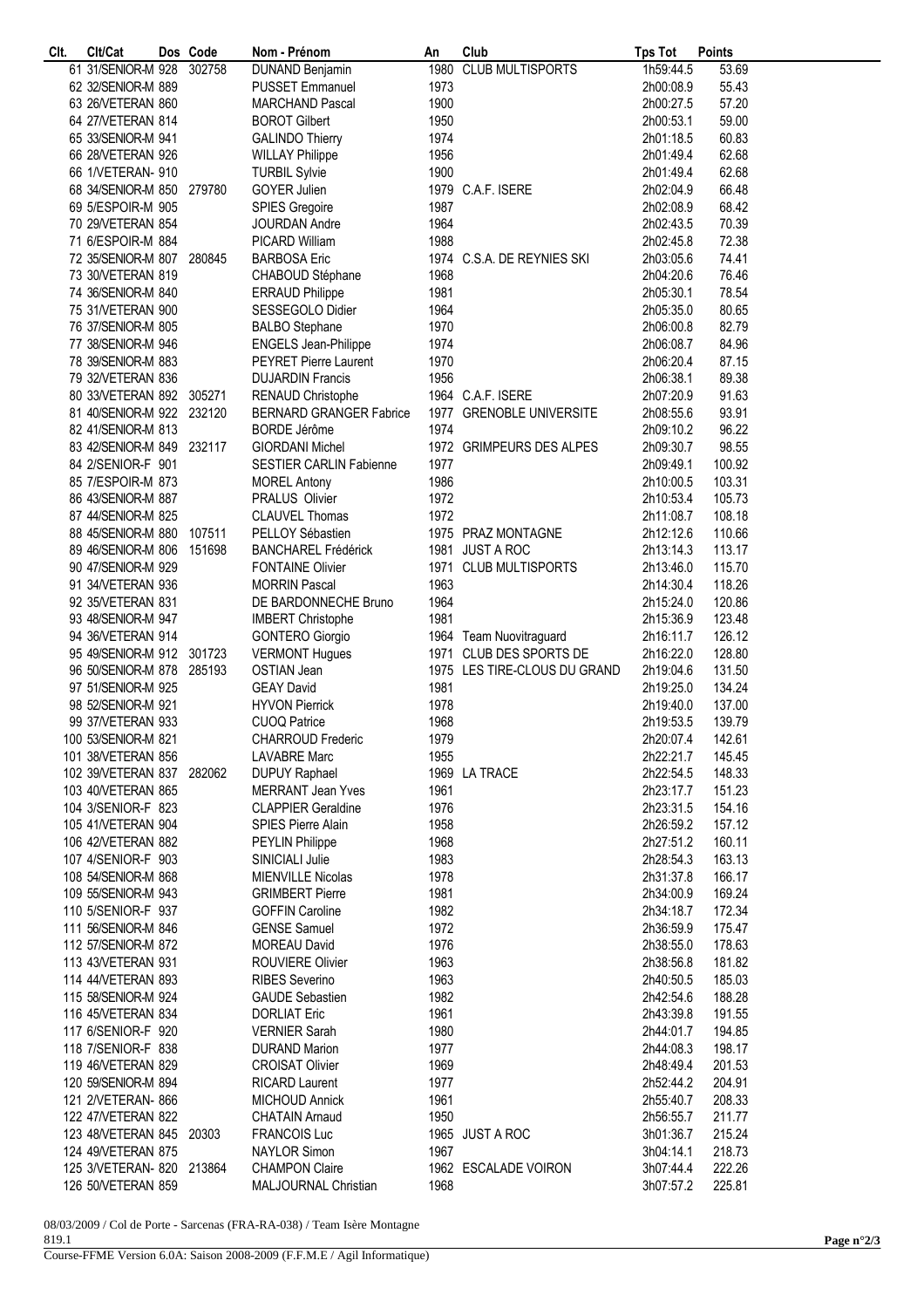| CIt. | Clt/Cat                  |     | Dos Code | Nom - Prénom                 | An   | Club                    | Tps Tot   | <b>Points</b> |
|------|--------------------------|-----|----------|------------------------------|------|-------------------------|-----------|---------------|
|      | 127 51/VETERAN 917       |     |          | DE SOYRES Andre              | 1968 |                         | 3h10:16.3 | 229.40        |
|      | 128 52/VETERAN 916       |     |          | <b>BRELOT Marc</b>           | 1969 |                         | 3h10:33.7 | 233.01        |
|      | 129 8/SENIOR-F 913       |     |          | <b>FAURE SAra</b>            | 1975 | Team Nuovitraguard      | 3h31:08.6 | 236.65        |
|      | 130 53/VETERAN 842       |     |          | <b>FAVIER Philippe</b>       | 1961 |                         | 3h31:11.5 | 240.32        |
|      | 131 60/SENIOR-M 897      |     |          | <b>ROBERT Cyril</b>          | 1973 |                         | 3h37:08.0 | 244.01        |
|      | 132 54/VETERAN 890 15191 |     |          | <b>RAFFINI Gerard</b>        |      | 1960 PRAZ MONTAGNE      | 3h53:07.5 | 247.74        |
|      | 133 61/SENIOR-M 864      |     |          | MAZAN Frédéric               | 1981 |                         | 4h02:57.1 | 251.49        |
|      | <b>ABANDONS</b>          |     |          |                              |      |                         |           |               |
|      | NETERAN-M 940 280577     |     |          | PERRONARD PERROT Gilles      |      | 1967 BELLEDONNE GRIMPE  | Abd       |               |
|      | <b>NETERAN-M 939</b>     |     |          | <b>GAUTIER Eric</b>          | 1967 |                         | Abd       |               |
|      | <b>ABSENTS</b>           |     |          |                              |      |                         |           |               |
|      | /SENIOR-M 908            |     |          | <b>TROILLE Armand</b>        | 1980 |                         | Abs       |               |
|      | <b>NETERAN-M 907</b>     |     |          | <b>TROILLE Jean Luc</b>      | 1955 |                         | Abs       |               |
|      | /SENIOR-F                | 895 |          | RICARD Stéphanie             | 1975 |                         | Abs       |               |
|      | /SENIOR-M 886 306320     |     |          | <b>PITCHES Stuart</b>        |      | 1970 Licence HORS CLUB  | Abs       |               |
|      | <b>NETERAN-M 881</b>     |     |          | PENILLON Sébastien           | 1969 |                         | Abs       |               |
|      | /SENIOR-M 869            |     |          | <b>MOALIC Ronan</b>          | 1973 |                         | Abs       |               |
|      | <b>NETERAN-M 861</b>     |     |          | <b>MARTIN Jean Nicolas</b>   | 1069 |                         | Abs       |               |
|      | NETERAN-F 858            |     |          | <b>MACKE Marie Christine</b> | 1959 |                         | Abs       |               |
|      | <b>NETERAN-M 844</b>     |     |          | <b>FOREST Yannick</b>        | 1900 |                         | Abs       |               |
|      | <b>NETERAN-M 839</b>     |     |          | <b>DUVERLIE Benoit</b>       | 1963 |                         | Abs       |               |
|      | /SENIOR-M 809 306251     |     |          | <b>BLANC Anthony</b>         |      | 1985 CLUB DES SPORTS DE | Abs       |               |